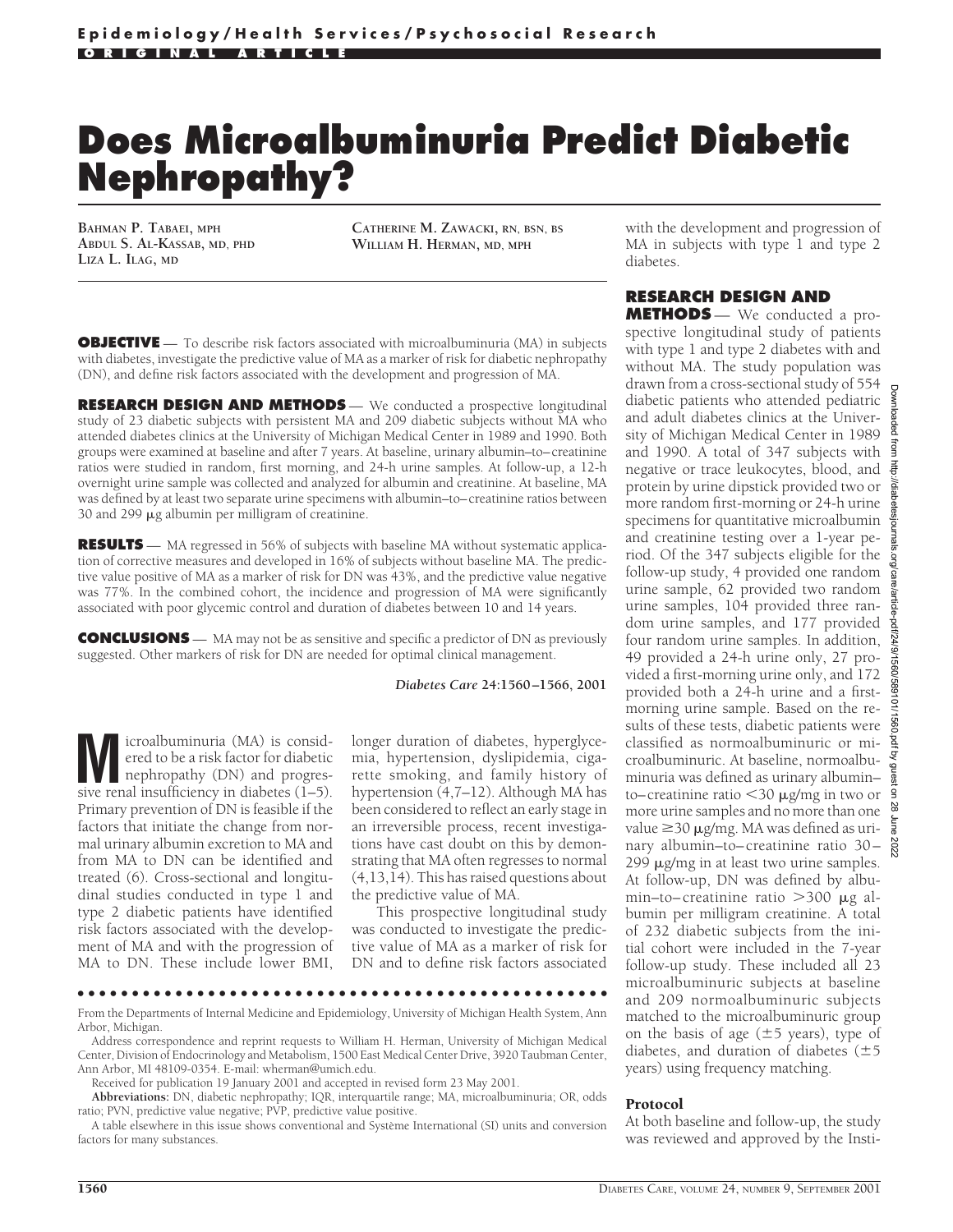tutional Review Board of the University of Michigan Medical Center, and all subjects provided written informed consent.

**Baseline.** During the initial visits (1989– 1990), age, race, sex, type and known duration of diabetes, height, weight, blood pressure, tobacco use, and family history of hypertension were recorded. Laboratory evaluations included serial measurements of total GHb and total cholesterol, HDL cholesterol, and triglycerides over a 12-month period. Urinary albumin–to– creatinine ratios were assessed in two or more random first-morning and 24-h urine samples.

**Follow-up.** During the 7-year follow-up period, patients received usual clinical care. Between 1996 and 1998, subjects were recontacted and invited to participate in the follow-up study. Participants were admitted to the General Clinical Research Center in the evening for a 14-h overnight stay. A standardized questionnaire was administered. ACE inhibitor use was determined for each participant and verified by a health care professional. A urine dipstick test was performed to rule out leukocytes and blood, and a 12-h overnight urine sample was collected and analyzed for albumin and creatinine.

### Measurements

All laboratory measurements were performed in the Michigan Diabetes Research and Training Center Chemistry Laboratory. Urinary albumin concentration was measured by enzyme-linked immunosorbent assay with an Albuwell kit produced by Exocell (Philadelphia, PA). Urinary creatinine was measured by a standard dry slide enzymatic method based on the creatinine amidohydrolase assay, adapted for automated analysis using a Kodak Ektachem 700 analyzer (Rochester, NY). Total GHb was measured by affinity chromatography, followed by spectrophotometry using a Glyc-Affin GHb kit manufactured by Iso-Lab (Akron, OH). Serum total cholesterol and serum triglycerides were measured with a Singlevial kit from Boehringer Mannheim (Indianapolis, IN). HDL cholesterol was determined with a kit manufactured by Roche (Nutley, NJ). Mean GHb, total cholesterol, HDL, and triglyceride values were calculated as the mean of all determinations obtained during the baseline period.

BMI was calculated as weight in kilograms divided by height in meters squared. Arterial blood pressure was measured with a sphygmomanometer to the nearest 2 mmHg in the right arm with the patient in sitting position. Reported values are the average of all readings obtained during the baseline period.

## Data analysis

Descriptive statistics were obtained for all variables using medians and 25th and 75th interquartile ranges (IQRs) for continuous variables and using frequencies and proportions for categorical variables. Differences between groups were assessed with the Cochran-Mantel-Haenszel  $\chi^2$ test (15–17) and Mantel-Haenszel testbased confidence limits (18) controlling for age, type, and known duration of diabetes.

The frequency of progression from normoalbuminuria to MA/DN and from MA to DN as well as the statistical significance of differences between progressors and nonprogressors were assessed with the Wilcoxon's rank-sum test for continuous variables and Fisher's exact test for categorical variables. Tests for linear trend in risk were carried out with Mantel-Haenszel  $\chi^2$  test for trend.

The predictive value positive (PVP) for MA as a marker of DN was defined as the probability of remaining microalbuminuric or developing DN given MA at baseline. The predictive value negative (PVN) for MA as a marker of DN was defined as the probability of remaining normoalbuminuric given an absence of MA at baseline. They were calculated as follows:

 $PVP = true$   $[+]/(true$   $[+] + false$  $[+]$  =  $a/(a + b)$ , and

 $PVN = true [-]/(true [-] + false$  $[-1] = d/(c + d),$ 

where *a* is the number of individuals with MA who remained microalbuminuric or developed DN (true  $[+]$ ); *b* is the number of individuals with MA who regressed to normoalbuminuria (false  $[+]$ ); *c* is the number of individuals with normoalbuminuria who progressed to MA or developed DN (false  $[-]$ ); and *d* is the number of individuals with normoalbuminuria who remained normoalbuminuric (true  $[-]$ ).

Bivariate and multivariate logistic regression analysis was performed to evaluate the strength of the association between the predictor variables and the probability of progression adjusted for type of diabetes and baseline MA status. Odds ratios (ORs) were estimated for duration of diabetes  $(0-4, 5-9, 10-14, +15)$ years), GHb  $(<10; \ge 10%)$ , total cholesterol (continuous, in milligrams per deciliter), triglycerides (continuous, in milligrams per deciliter) and ACE inhibitor use at follow-up  $(1 = yes, 0 = no)$ . The significance of variables in the models was assessed by the Wald  $\chi^2$  test. The  $-2$ log likelihood ratio test and the score statistic were used to test the overall significance of the models. The fit of the models was assessed by the Pearson  $\chi^2$  test and the deviance statistic. The possible interactions between variables were assessed using the Breslow and Day  $\chi^2$  test. All variables were modeled as continuous and categorical, and smoothed plots of the probabilities predicted by fitting a generalized additive model were examined to select the appropriate form of the final bivariate and multivariate models. To measure the relative risks of the predictor variables on the outcome, ORs and their 95% CIs were calculated. All continuous variables were categorized to the 50th percentile of their distribution for the  $\chi^2$  and logistic regression analyses.

 $P < 0.05$  was defined as the limit of statistical significance. All statistical analyses were performed using SAS software version 6.12 (SAS Institute, Cary, NC).

## **RESULTS**

From the original cohort, 232 diabetic subjects were selected for study, including 23 with MA and 209 with normoalbuminuria (Fig. 1). All subjects had follow-up for 7 years after their baseline evaluation. During the course of the study, 120 subjects were lost to follow-up or refused to participate, and 2 subjects died. Thus, a total of 110 (48%) diabetic subjects completed the longitudinal study (83% of the cases and 44% of the control subjects). Of this group, 11 subjects were excluded from the analysis because the criteria for frequency matching were not met. Comparisons between participants and those lost to follow-up showed no differences between the two groups with respect to their baseline characteristics (data not shown).

#### Baseline variables associated with MA

Table 1 describes the clinical and metabolic characteristics of diabetic subjects at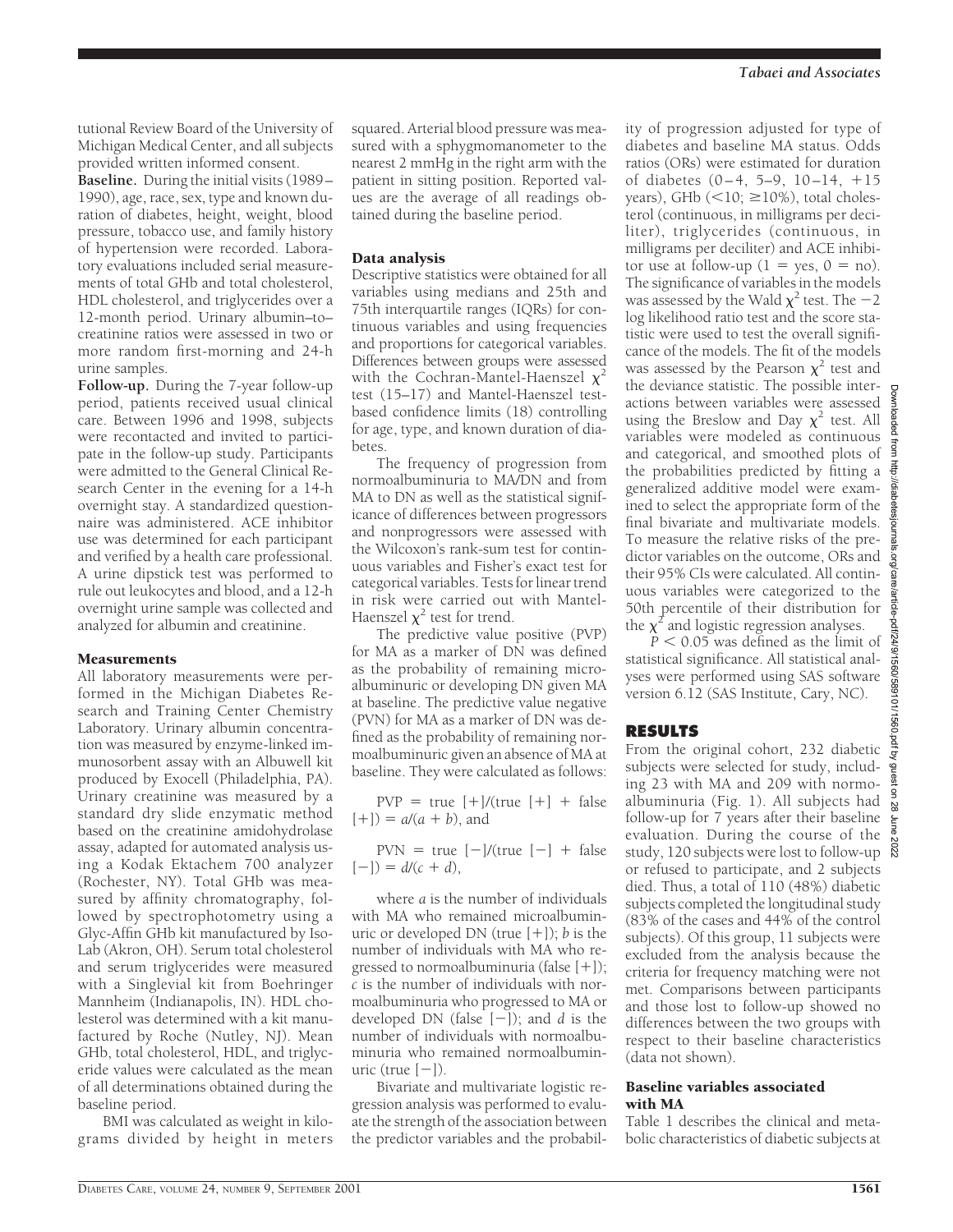

Figure 1—*Outcome of diabetic subjects with normoalbuminuria and MA after 7 years of follow-up.*

baseline by type of diabetes and group. In the groups with type 1 and type 2 diabetes, the normoalbuminuric and microalbuminuric subjects did not differ with respect to BMI, blood pressure, GHb, lipids, smoking, or family history of hypertension. In both types of diabetes, more female subjects had MA at baseline, and the overall difference was statistically significant.

# Risk of progression to MA and DN

Over the 7-year observation period, five (56%) of the microalbuminuric subjects with type 1 diabetes became normoalbuminuric, three (33%) remained microalbuminuric, and one (11%) developed DN. Among the normoalbuminuric subjects with type 1 diabetes, six (11%) developed MA and one (2%) progressed to DN. Of the subjects with type 2 diabetes, four (57%) of the microalbuminuric subjects became normoalbuminuric, three (43%) remained microalbuminuric, and none progressed to DN. Among the normoalbuminuric subjects with type 2 diabetes, seven (24%) developed MA and five (17%) progressed to DN.

Thus, of the subjects with MA at baseline, 56% regressed to normoalbuminuria. No statistically significant association was found between age and regression (data not shown). In the microalbuminuric subjects who regressed to normoalbuminuria, baseline GHb levels were significantly lower compared with nonregressors. No significant association

was found between ACE inhibitor use at follow-up and regression to normoalbuminuria. Only three (33%) of regressors (all with type 2 diabetes) were on ACE

## **Table 1—***Characteristics of subjects at baseline*

inhibitor treatment at follow-up compared with five (71%) of the nonregressors (two [50%] with type 1 and three [100%] with type 2 diabetes).

#### Predictors of progression to MA and DN

Table 2 presents the baseline clinical and metabolic characteristics of the subjects who progressed from normoalbuminuria to MA or from MA to DN and those who did not progress by type of diabetes. Because the baseline characteristics of nonprogressors with normoalbuminuria or MA did not differ significantly (data not shown), they were combined as one group.

In the type 1 diabetic subjects, syst blood pressure, GHb, and triglycer were significantly higher in progres compared with nonprogressors. In group, more progressors were treat with ACE inhibitors at follow-up compared with nonprogressors (88 vs. 6 In the type 2 diabetic subjects, GHb triglycerides were significantly higher progressors compared with nonprog sors. ACE inhibitor use at follow-up

| эuр.<br>tolic<br>ides<br>sors<br>this<br>ated<br>om-<br>5%). |      |
|--------------------------------------------------------------|------|
| and                                                          |      |
| $\overline{\text{r}}$ in                                     |      |
| gres-                                                        |      |
| did                                                          |      |
|                                                              |      |
|                                                              |      |
|                                                              |      |
|                                                              |      |
|                                                              |      |
|                                                              |      |
|                                                              |      |
|                                                              |      |
|                                                              |      |
|                                                              |      |
|                                                              |      |
|                                                              |      |
|                                                              |      |
| 5.7<br>35.                                                   |      |
| $_{\text{1)}}$                                               | 7707 |

|                            | Type 1 diabetes     |                     | Type 2 diabetes   |                    |
|----------------------------|---------------------|---------------------|-------------------|--------------------|
| Variable                   | Normal              | MA                  | Normal            | МA                 |
| n                          | 54                  | $\mathcal{Q}$       | 29                | $\overline{7}$     |
| Age (years)                | $19(15-23)$         | $19(11-26)$         | $55(52 - 59)$     | $55(48-62)$        |
| Sex                        |                     |                     |                   |                    |
| Female                     | 20(37)              | $8(89)*$            | 12(41)            | 4(57)              |
| Male                       | 34(63)              | 1(11)               | 17(59)            | 3(43)              |
| Race                       |                     |                     |                   |                    |
| White                      | 50 (94)             | 8(89)               | 23(79)            | 6(86)              |
| Black                      | 3(6)                | 1(11)               | 6(21)             | 1(14)              |
| Duration (years)           | $8.7(6.2 - 11.1)$   | $8.7(4.0-14.0)$     | $9.4(7.3 - 11.5)$ | $9.4(3.0 - 16.7)$  |
| BMI (kg/m <sup>2</sup> )   | $25.4(20.2 - 29.0)$ | $23.2(18.9 - 26.7)$ | $30.0(26.8-33.3)$ | 34.0 (30.2-35.1)   |
| GHb(%)                     | $10.8(9.6 - 12.0)$  | 11.2(10.4–15.3)     | 11.7(9.7–12.7)    | $11.2(9.4 - 12.8)$ |
| $SBP$ (mm $Hg$ )           | $125(116-135)$      | $120(116-127)$      | 133 (125-139)     | $117(112 - 125)$   |
| DBP (mmHg)                 | $75(68-82)$         | $75(68 - 78)$       | $76(71-81)$       | $68(61-73)$        |
| TCHOL (mg/dl)              | $180(156 - 232)$    | $178(160 - 203)$    | 203 (166-242)     | 175 (148-204)      |
| TRIG (mg/dl)               | $168(113 - 221)$    | 99 (80-178)         | 195 (107-298)     | $106(71-168)$      |
| HDL cholesterol<br>(mg/dl) | $37(29-43)$         | $45(40-48)$         | $36(31-42)$       | $44(38-61)$        |
| Family history of          |                     |                     |                   |                    |
| hypertension<br>Yes        | 19(35)              | 3(38)               | 17(66)            | 2(50)              |
| No                         | 35(65)              |                     | 9(35)             |                    |
|                            |                     | 5(63)               |                   | 2(50)              |
| Smoking                    |                     |                     |                   |                    |
| Yes                        | 10(19)              | 2(25)               | 17(68)            | 4(67)              |
| No                         | 43 (81)             | 6(75)               | 8(32)             | 2(33)              |

Data are median (25 and 75% IQR) for continuous variables and frequency (%) for categorical variables.  $*$ Microalbuminuria vs. normal; the Cochran-Mantel-Haenszel  $\chi^2$  and test-based confidence limits controlling for age, type of diabetes, and duration of diabetes. Statistically significant at  $P < 0.05$ . DBP, diastolic blood pressure; SBP, systolic blood pressure; TCHOL, total cholesterol; TRIG, triglycerides.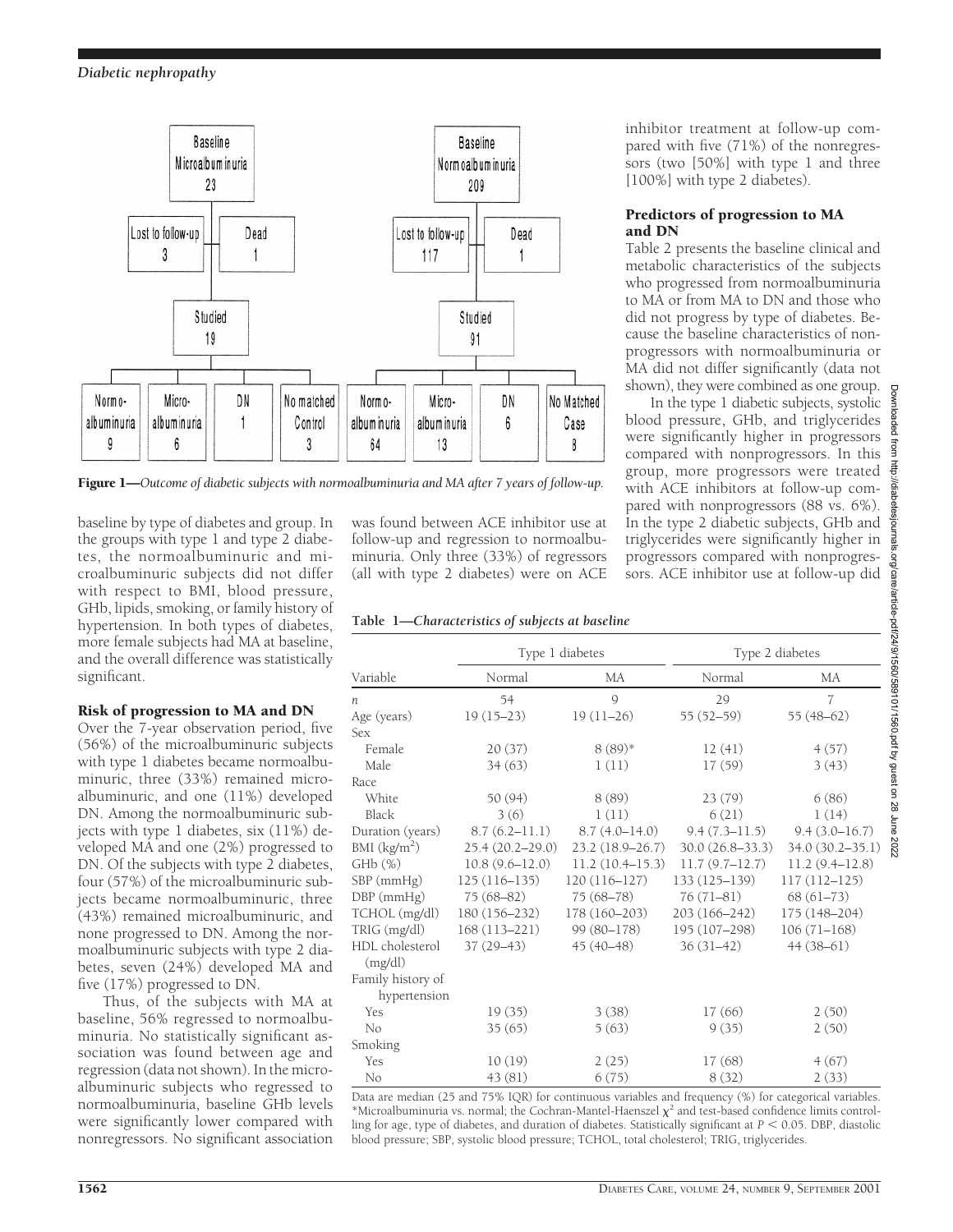| Type 1 diabetes                   |                     |                      | Type 2 diabetes     |                     |
|-----------------------------------|---------------------|----------------------|---------------------|---------------------|
| Variable                          | Nonprogressors      | Progressors          | Nonprogressors      | Progressors         |
| n.                                | 55                  | 8                    | 23                  | 12                  |
| Age (years)                       | $16(10-28)$         | $15(13-17)$          | $57(48-63)$         | $58(53-63)$         |
| Sex                               |                     |                      |                     |                     |
| Female                            | 25(46)              | 3(38)                | 9(39)               | 5(42)               |
| Male                              | 30(54)              | 5(62)                | 14(61)              | 7(58)               |
| Race                              |                     |                      |                     |                     |
| White                             | 52 (96)             | $6(75)*$             | 19(86)              | 9(75)               |
| Black                             | 2(4)                | 2(25)                | 3(14)               | 3(25)               |
| Duration (years)                  | $6(3-13)$           | $7(3-12)$            | $8(5-15)$           | $10(7-13)$          |
| BMI (kg/m <sup>2</sup> )          | $21.1(18.2 - 24.2)$ | $19.1(16.3 - 20.4)$  | $31.2(27.2 - 33.9)$ | $30.4(26.8-33.2)$   |
| $GHb$ $(\%)$                      | $10.8(9.4 - 12.3)$  | $17.9(11.5 - 18.9)*$ | $9.9(9.3 - 12.0)$   | $12.5(10.9-13.6)$ † |
| SBP (mmHg)                        | $116(111 - 125)$    | $126(119-132)*$      | $135(126 - 141)$    | 131 (117-136)       |
| $DBP$ ( $mmHg$ )                  | $68(61-75)$         | 71 (64-79)           | 76 (72-82)          | 76 (70-80)          |
| TCHOL (mg/dl)                     | $176(150-202)$      | $166(152 - 222)$     | 176 (156-241)       | 209 (173-258)       |
| TRIG (mg/dl)                      | $105(71 - 157)$     | 216 (158-234)*       | $182(103 - 265)$    | 279 (120-371)†      |
| HDL (mg/dl)                       | 44 (38-58)          | $45(41-56)$          | $36(31-43)$         | $31(29 - 38)$       |
| ACE inhibitor at<br>follow-up     |                     |                      |                     |                     |
| Yes                               | 3(6)                | $7(88)*$             | 18(78)              | 9(75)               |
| No                                | 51 (94)             | 1(12)                | 6(22)               | 3(25)               |
| Family history of<br>hypertension |                     |                      |                     |                     |
| Yes                               | 20(37)              | 2(25)                | 11(65)              | 7(64)               |
| No                                | 34(63)              | 6(75)                | 6(35)               | 4(36)               |
| Smoking                           |                     |                      |                     |                     |
| Yes                               | 10(21)              | 1(13)                | 11(65)              | 8(80)               |
| No                                | 38 (79)             | 7(87)                | 6(35)               | 2(20)               |

**Table 2—***Characteristics associated with the progression to microalbuminuria and DN by type of diabetes*

Data are median (25 and 75% IQR) for continuous variables and frequency (%) for categorical variables. \*Statistically significant at  $P < 0.05$  progressors vs. nonprogressors, type 1 diabetes; †statistically significant at  $P < 0.05$  progressors vs. nonprogressors, type 2 diabetes. DBP, diastolic blood pressure; SBP, systolic blood pressure; TCHOL, total cholesterol; TRIG, triglycerides.

not differ between the two groups. In both types of diabetes, progressors and nonprogressors did not differ with respect to age, sex, BMI, diastolic blood pressure, total cholesterol, HDL, smoking, or family history of hypertension. Duration of diabetes did not differ among groups, but it tended to be lower in nonprogressors.

Table 3 shows the simple logistic regression analysis of baseline variables associated with the progression to MA/DN after adjusting for type of diabetes and baseline MA status. There was a statistically significant association between 10 and 14 years duration of diabetes, GHb, total cholesterol, and triglycerides at baseline and both ACE inhibitor use at follow-up and the development of MA. The risk of developing MA in subjects with known duration of diabetes 10–14 years was 4.11 times higher compared with subjects with known duration of diabetes 0–4 years. The risk of developing MA was 7.22 times higher in subjects with GHb  $\geq$ 10% compared with subjects with GHb  $<$ 10%. With a 1-mg/dl increase in total cholesterol and triglycerides, the risk of developing MA increased by 1.01 and 1.10 times, respectively. The risk of MA was 14.40 times higher in diabetic subjects treated with ACE inhibitors at follow-up compared with those not treated with ACE inhibitors at follow-up.

To test the independent effects of risk factors on the risk of progression to MA/ DN, we developed a multiple logistic model. The overall significance of the final logistic regression model, estimated by  $-2$  log likelihood test statistic and  $\chi^2$ test score was  $32.4 (P = 0.0001)$  and  $26.0$  $(P = 0.0005)$ , respectively. Variables independently associated with progression to MA/DN were duration of diabetes (OR 10.5, 95%CI 1.12–15.4 for duration 10–14 years) and GHb (1.63, 1.18–2.53 for  $GHb \ge 10\%$ ). Total cholesterol, triglycerides, and ACE inhibitor use at follow-up were no longer significant, and no interaction term was significant in the model.

# **CONCLUSIONS**

## The predictive value of MA

This prospective longitudinal study revealed that over a 7-year follow-up period, only 6% of subjects with persistent MA at baseline progressed to DN. Among subjects with persistent MA at baseline, 38% did not progress, and 56% regressed to normoalbuminuria. In contrast, 16% of age-, type-, and duration of diabetes– matched normoalbuminuric subjects progressed to MA, and 7% progressed to DN. These results are in contrast to those of earlier studies, which have reported that  $\sim$ 85% of the patients with MA develop DN (5,19). These earlier studies may have been biased by overestimation of risk because of different definitions of MA, a single urine collection at baseline, higher levels of MA at baseline, and post hoc analyses. In addition, there may be changes in the natural history of DN resulting from secular trends in glucose and blood pressure control. Our findings are in agreement with more recent studies of the natural history of DN, which have reported that 19–24% of the patients with MA develop DN, and approximately onethird of the subjects with MA return to normoalbuminuria. These studies have concluded that MA may often regress or improve in diabetic subjects (1,14,20– 22).

The PVP of MA as a marker of risk for DN was 43%, and the PVN was 77%. The PVP of a screening test is determined not  $\frac{8}{8}$ only by factors that determine the validity of the test, but also by the prevalence of disease in the population. The prevalence of MA among the subjects in our study was only 16%. This may be due in part to the fact that only those subjects whose urine was determined by dipstick to be trace or negative for protein were enrolled. When the prevalence of preclinical disease is this low, the PVP will be low even when using a test with high sensitivity and specificity. Nevertheless, MA is far from ideal as a risk marker or predictor of DN, especially in populations prescreened with urine dipsticks.

The reasons for the regression of MA to normoalbuminuria are not clear. The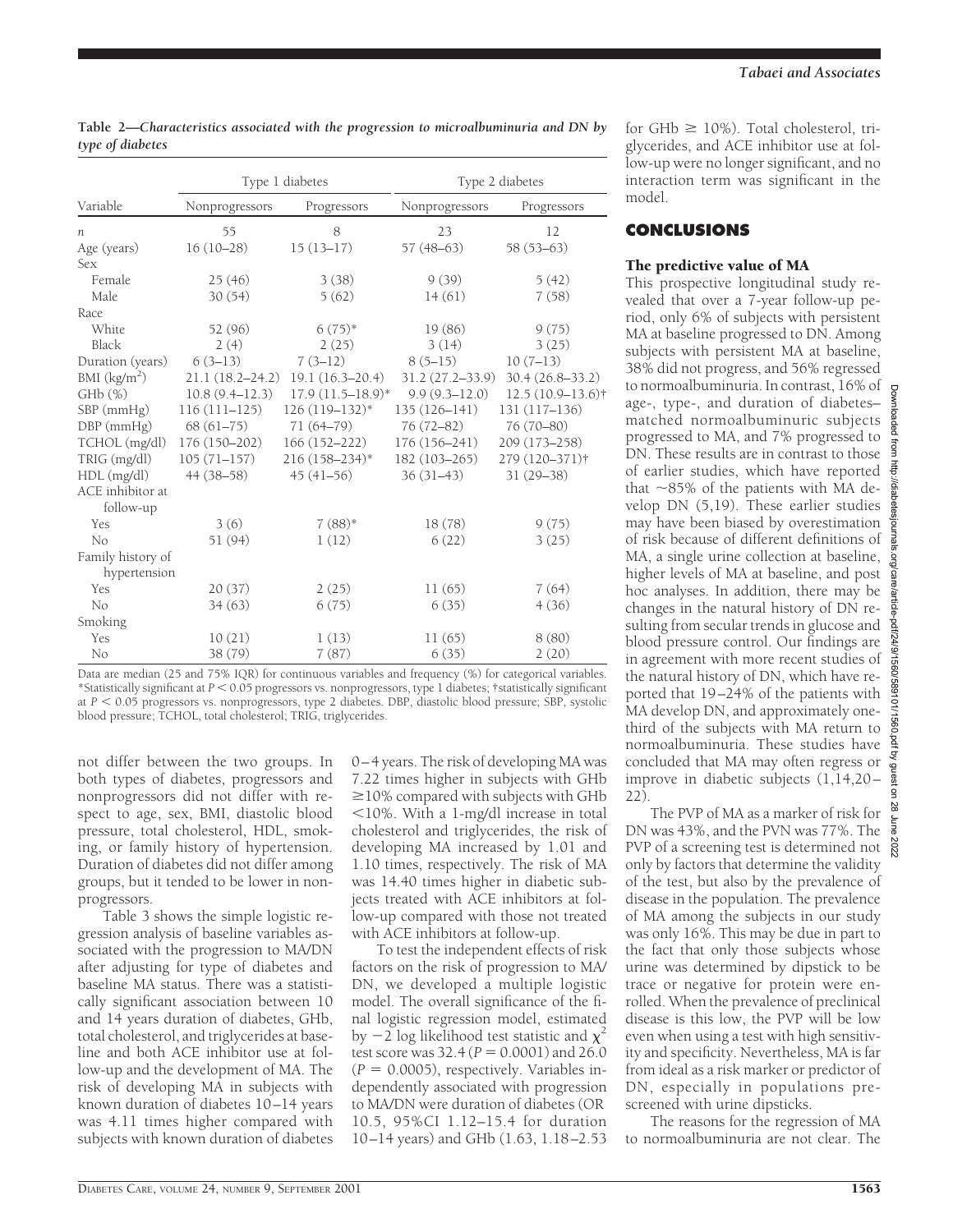**Table 3—***Characteristics associated with progression to microalbuminuria and DN; controlling for type of diabetes and baseline microalbuminuria status*

| Variable          | OR    | 95% CI          |
|-------------------|-------|-----------------|
| Age (years)       |       |                 |
| $0 - 19$          | 1.00  |                 |
| $20 - 39$         | 0.28  | $0.03 - 2.47$   |
| $40 - 59$         | 1.68  | $0.54 - 5.18$   |
| $\geq 60$         | 3.97  | $0.67 - 23.6$   |
| Sex               |       |                 |
| Male              | 1.00  |                 |
| Female            | 0.99  | $0.34 - 2.85$   |
|                   |       |                 |
| Race              |       |                 |
| White             | 1.00  |                 |
| Black             | 0.28  | $0.07 - 1.20$   |
| Duration (years)  |       |                 |
| $0 - 4$           | 1.00  |                 |
| $5 - 9$           | 1.27  | $0.31 - 5.18$   |
| $10 - 14$         | 4.11  | $1.00 - 7.07*$  |
| $+15$             | 0.27  | $0.03 - 2.69$   |
| BMI $(kg/m2)$     |       |                 |
| $<$ 25            | 1.00  |                 |
| $\geq$ 25         | 0.57  | $0.05 - 6.42$   |
| GHb               |       |                 |
| <10               | 1.00  |                 |
| $\geq10$          | 7.22  | $1.41 - 16.8*$  |
| SBP (mmHg)        |       |                 |
| < 123             | 1.00  |                 |
| $\geq$ 123        | 1.28  | $0.40 - 4.08$   |
| DBP (mmHg)        |       |                 |
| < 71              | 1.00  |                 |
| $\geq 71$         | 0.99  | $0.29 - 3.32$   |
| TCHOL (mg/dl)     | 1.01  | $1.00 - 1.02*$  |
| TRIG (mg/dl)      | 1.10  | $1.01 - 1.17*$  |
| HDL (mg/dl)       |       |                 |
| $<$ 41            | 1.00  |                 |
| $\geq 41$         | 0.97  | $0.26 - 3.71$   |
| ACE Inhibitor at  |       |                 |
|                   |       |                 |
| follow-up         |       |                 |
| No                | 1.00  |                 |
| Yes               | 14.40 | $3.27 - 36.10*$ |
| Family history of |       |                 |
| hypertension      |       |                 |
| No                | 1.00  |                 |
| Yes               | 0.73  | $0.24 - 2.28$   |
| Smoking           |       |                 |
| No                | 1.00  |                 |
| Yes               | 1.40  | 0.41–4.79       |
|                   |       |                 |

<sup>\*</sup>Statistically significant at  $P < 0.05$ . DBP, diastolic blood pressure; SBP, systolic blood pressure; TCHOL, total cholesterol; TRIG, triglycerides.

lack of association between MA and the usual clinical and metabolic risk factors at baseline suggests that increased urine albumin–to–creatinine ratios may have represented false positive tests. Some have suggested that MA is more likely to regress in younger subjects (23). Others speculate that MA detected in diabetic adolescents is less predictive of progression than has been reported in adults  $(24)$ . We did not find any statistically significant difference between progressors and nonprogressors with respect to age. Others have suggested that better glycemic control and the use of ACE inhibitors may account for regression of MA (25,26). We found that lower GHb levels were significantly associated with regression to normoalbuminuria. However, we did not find an association between ACE inhibitor therapy and regression. In our diabetic subjects, nonregressors were as likely to receive ACE inhibitors as were regressors. Our result is in agreement with Sikka et al. (27), who reported an inverse association between MA and ACE inhibitor use and demonstrated that 61% of the diabetic patients use ACE inhibitors for the treatment of conditions other than abnormal albuminuria.

Two criteria must be met if MA is to be a useful clinical test. First, a measurable rise in MA must occur early enough to permit clinical intervention. Second, this rise should correlate with outcomes (28). In our study population, MA did not meet these two criteria because *1*) more normoalbuminuric subjects progressed to MA/DN compared with microalbuminuric subjects (23 vs. 6%) and *2*) 56% of the microalbuminuric subjects regressed to normoalbuminuria.

#### Determinants of progression to MA and DN

To prevent or reverse the course of DN, risk factors involved in the etiology of disease must be defined. Studies investigating determinants of MA have identified poor glycemic control, elevated blood pressure, dyslipidemia, cigarette smoking, and family history of hypertension as initiating factors (1,9–11). In some studies, race, duration of diabetes, and male sex also have been associated with increased risk of MA (7,8,29). Age and BMI have been shown to exert little or no influence on the development of MA (30). Research dealing with ACE inhibitors in both types of diabetes have reported a beneficial effect on both the development and progression of MA to DN (26).

In our study, subjects with both type 1 and type 2 diabetes and progressive disease were characterized by duration of diabetes between 10 and 14 years, higher GHb levels, higher total cholesterol and triglycerides, and ACE inhibitor use at follow-up. In multiple regression analysis, only duration of diabetes between 10 and 14 years and GHb were independent predictors of progression to MA/DN. The risk of progression to MA/DN decreased with duration of diabetes  $>14$  years. The decrease in risk after 14 years likely reflects the well-described genetic susceptibility to DN. Those who did not develop DN by 14 years were at decreased risk. In randomized controlled clinical trials, hyperglycemia has been shown to cause the development and progression of microvascular complications in type 1 and type 2 diabetes (31,32). Others have also reported the association of MA/DN and the wnloaded from http duration of diabetes (33–35) and suggested that both exposure to glycemia and individual susceptibility factors are critical for the pathogenesis of DN.

There are a number of potential limitations to our study. First,  $\sim$  50% of subjects in this prospective observational study were lost to follow-up over 7 years (17% of the cases and 56% of the control subjects). However, those lost to follow-up did not differ from those who were followed with regard to baseline clinical variables. We therefore consider it unlikely that, had they been available, those lost to follow-up would have changed the outcome of the study.

Second, we studied only 19 subjects with persistent MA at baseline. Based on the literature, we had anticipated a higher prevalence of MA at baseline and a higher rate of progression over 7 years. Nevertheless, when we consider all 19 subjects with persistent MA (including the 3 with no matched control subject), only 2 of 19 (11%) progressed to DN. This observation is consistent with a true underlying probability of  $<$ 30% based on the upper 95% confidence limit calculated from the exact probability. This probability of progression was similar to that observed among all 91 subjects with normoalbuminuria at baseline. In the latter group, the upper 95% confidence limit calculated from the exact probability was 29%. The observed lack of difference between groups is a function of not only the small sample size but also the similarity of the two proportions.

A third limitation to the study was the use of different methods for assignment of exposure and assessment of outcome. We chose a single 12-h overnight urine collection for follow-up because we needed

//diabetespournals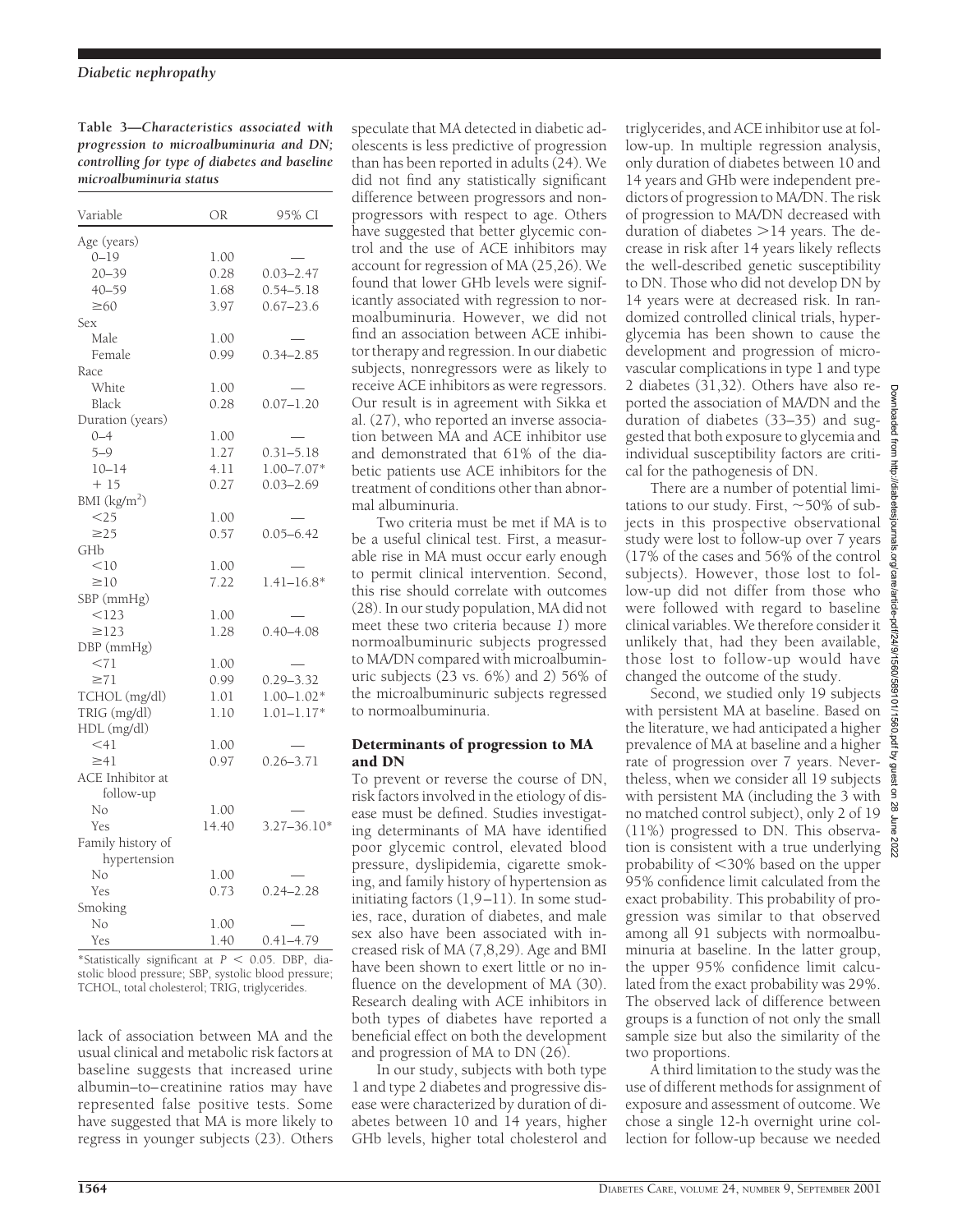to weigh respondent burden with reliability and precision of the measurement. Many of the subjects no longer received their medical care at the University of Michigan Medical Center, and it was not feasible to ask them to provide multiple specimens over a prolonged period of time. In addition, we wanted to optimize the reliability of the test by ensuring that patients did not have leukocytes or blood in their urine, by ensuring accurate timing of the collection, and by reducing variation in physical activity.

In summary, our data indicate that persistent MA, defined as an albumin–to– creatinine ratio of 30–299 µg/mg in at least two urine samples, progressed to DN in only 6% of the individuals with type 1 and type 2 diabetes (95% upper confidence limit  $= 30\%$ ) and regressed in 56% of the individuals with diabetes without systematic application of corrective measures. Therefore, we conclude that the predictive precision of MA as a risk marker for DN is less strong and that MA is a less sensitive and less specific predictor of DN than previously reported. In this study, we demonstrate a positive independent relation between the progression to MA/DN and both duration of diabetes between 10 and 14 years and poor glycemic control in subjects with type 1 and type 2 diabetes.

**Acknowledgments**— This work was supported by the Endocrine Fellows Foundation, the Centers for Disease Control and Prevention, and grants from the National Institutes of Health to the Michigan Diabetes Research and Training Center (DK-20572) and the General Clinical Research Center (M-01-RR-00042) at the University of Michigan.

### **References**

- 1. Ritz E: Nephropathy in type 2 diabetes. *Journal of Internal Medicine* 245:111–126, 1999
- 2. Alzaid AA: Microalbuminuria in patients with NIDDM: an overview (Review). *Diabetes Care* 19:79–89, 1996
- 3. American Diabetes Association: Diabetic nephropathy (Position Statement). *Diabetes Care* 23 (Suppl. 1):S69–S72, 2000
- 4. Mogensen CE: Microalbuminuria, blood pressure and diabetic renal disease: origin and development of ideas. *Diabetologia* 42:263–285, 1999
- 5. Viberti GC, Jarrett RJ, Mahmud U, Hill RD, Argyropoulus A, Keen H: Microalbuminuria as a predictor of clinical ne-

phropathy in insulin-dependent diabetes mellitus. *Lancet* i:1430–1432, 1982

- 6. Powrie JK, Watts GF, Ingham NA, Talmud PJ, Shaw KM: Role of glycaemic control in development of microalbuminuria in patients with insulin dependent diabetes. *BMJ* 309:1608–1612, 1994
- 7. Ritz E, Reinhold O: Nephropathy in patients with type 2 diabetes mellitus.*N Engl J Med* 341:1127–1133, 1999
- 8. Niskanen LK, Penttila I, Parviainen M, Uusitupa MIJ: Evolution, risk factors, and prognostic implications of albuminuria in NIDDM. *Diabetes Care* 19:486–493, 1996
- 9. The Microalbuminuria Collaborative Study Group: Predictors of the development of microalbuminuria in patients with type 1 diabetes mellitus: a seven-year prospective study.*Diabet Med* 16: 918–925, 1999
- 10. Klein R, Klein BE, Moss SE: Relation of glycemic control to diabetic microvascular complications in diabetes mellitus. *Ann Intern Med* 124:90–96, 1996
- 11. Villar G, Garcia Y, Goicolea I, Vazquez JA: Determinants of development of microalbuminuria in normotensive patients with type 1 and type 2 diabetes. *Diabet Metab* 25:246–254, 1999
- 12. Warram JH, Scott LJ, Hanna LS, Wantman M, Cohen SE, Laffel LMB, Ryan L, Krolewski AS: Progression of microalbuminuria to proteinuria in type 1 diabetes: nonlinear relationship with hyperglycemia. *Diabetes* 49:94–100, 2000
- 13. Ismail N, Beckner B, Strtzelczyk P, Ritz E: Renal disease and hypertension in noninsulin-dependent diabetes mellitus. *Kidney Int* 55:1–28, 1999
- 14. Caramori ML, Fioretto P, Mauer M: The need for early predictors of diabetic nephropathy risk: Is albumin excretion rate sufficient? *Diabetes* 49:1399–1408, 2000
- 15. Mentel N, Haenszel W: Statistical aspects of the analysis of data from retrospective studies of disease. *J Natl Cancer Inst* 22: 719–748, 1959
- 16. Cochran WG: Some methods for strengthening the  $\chi^2$  test. *Biometrics* 10:417–451, 1954
- 17. Lachin JM: *Biostatistical Methods*: *The Assessment of Relative Risks*. New York, John Wiley and Sons, 2000
- 18. Miettinen OS: Estimability and estimation in case-reference studies. *Am J Epidemiol* 103:226–235, 1976
- 19. Mogensen CE, Christensen CK: Predicting diabetic nephropathy in insulindependent diabetes. *N Engl J Med* 311: 89–93, 1984
- 20. Ellis D, LIoyd C, Becker DJ, Forrest KYZ, Orchard TJ: The changing course of diabetic nephropathy: low-density lipoprotein cholesterol and blood pressure correlate with regression of proteinuria. *Am J Kidney Dis* 27:809–818, 1996
- 21. Bojestig M, Arnqvist HJ, Karlberg BE,

Ludvigsson J: Glycemic control and progression in type 1 diabetic patients with microalbuminuria. *Diabetes Care* 19:313– 317, 1996

- 22. Almdal T, Norgaard K, Feldt-Rasmussen B, Deckert T: The predictive value of microalbuminuria in IDDM: a five-year follow-up study. *Diabetes Care* 17:120–125, 1994
- 23. Rudberg S, Dahlquist G: Determinants of progression of microalbuminuria in adolescents with IDDM. *Diabetes Care* 19: 369–371, 1996
- 24. Gorman D, Sochett E, Daneman D: The natural history of microalbuminuria in adolescents with type 1 diabetes. *J Pediatr* 134:333–337, 1999
- 25. Levin SR, Coburn JW, Abraira C, Henderson WG, Colwell JA, Emanuele NV, Nuttall FQ, Sawin CT, Comstock JP, Silbert CK, for the Veterans Affairs Cooperative Study on Glycemic Control and Complications in Type 2 Diabetes Feasibility Trial Investigators: Effect of intensive glycemic control on microalbuminuria in type 2 diabetes. *Diabetes Care* 23:1478– 1485, 2000
- 26. Rossing P: Promotion, prediction and prevention of progression of nephropathy in type 1 diabetes mellitus. *Diabet Med* 15:900–919, 1998
- 27. Sikka R, Waters J, Moore W, Sutton DR, Herman WH, Aubert RE: Renal assessment practices and the effect of nurse case management of health maintenance organization patients with diabetes. *Diabetes Care* 22:1–6, 1999
- 28. Evans G, Greaves I: Microalbuminuria as predictor of outcome: shows promise but large prospective trials are needed. *BMJ* 318:207–208, 1999
- 29. Forsblom CM, Groop PH, Ekstrand A, Totterman KJ, Sane T, Saloranta C, Groop L: Predictors of progression from normoalbuminuria to microalbuminuria in NIDDM. *Diabetes Care* 21:1932–1938, 1998
- 30. Mathiesen ER, Ronn B, Storm B, Foght H, Deckert T: The natural course of microalbuminuria in insulin-dependent diabetes: a 10-year prospective study. *Diabet Med* 12:482–487, 1995
- 31. The Diabetes Control and Complications Trial Research Group: The effect of intensive treatment of diabetes on the development and progression of long-term complications in insulin-dependent diabetes mellitus. *N Engl J Med* 329: 977– 986, 1993
- 32. UK Prospective Diabetes Study Group: Intensive blood-glucose control with sulphonylureas or insulin compared with conventional treatment and risk of complications in patients with type 2 diabetes (UKPDS 33). *Lancet* 352:837–853, 1998
- 33. Sobngwi E, Mbanya JC, Moukouri EN,

Downloaded from http://diabetesjournals.org/care/article-pdf/24/9/1560/589101/1560.pdf by guest on 28 June 2022

ticle-pdf/24/9/1560/5891

101/1560.pdf

by guest on 28 June

als.org/care/a

Egm

//diabetes